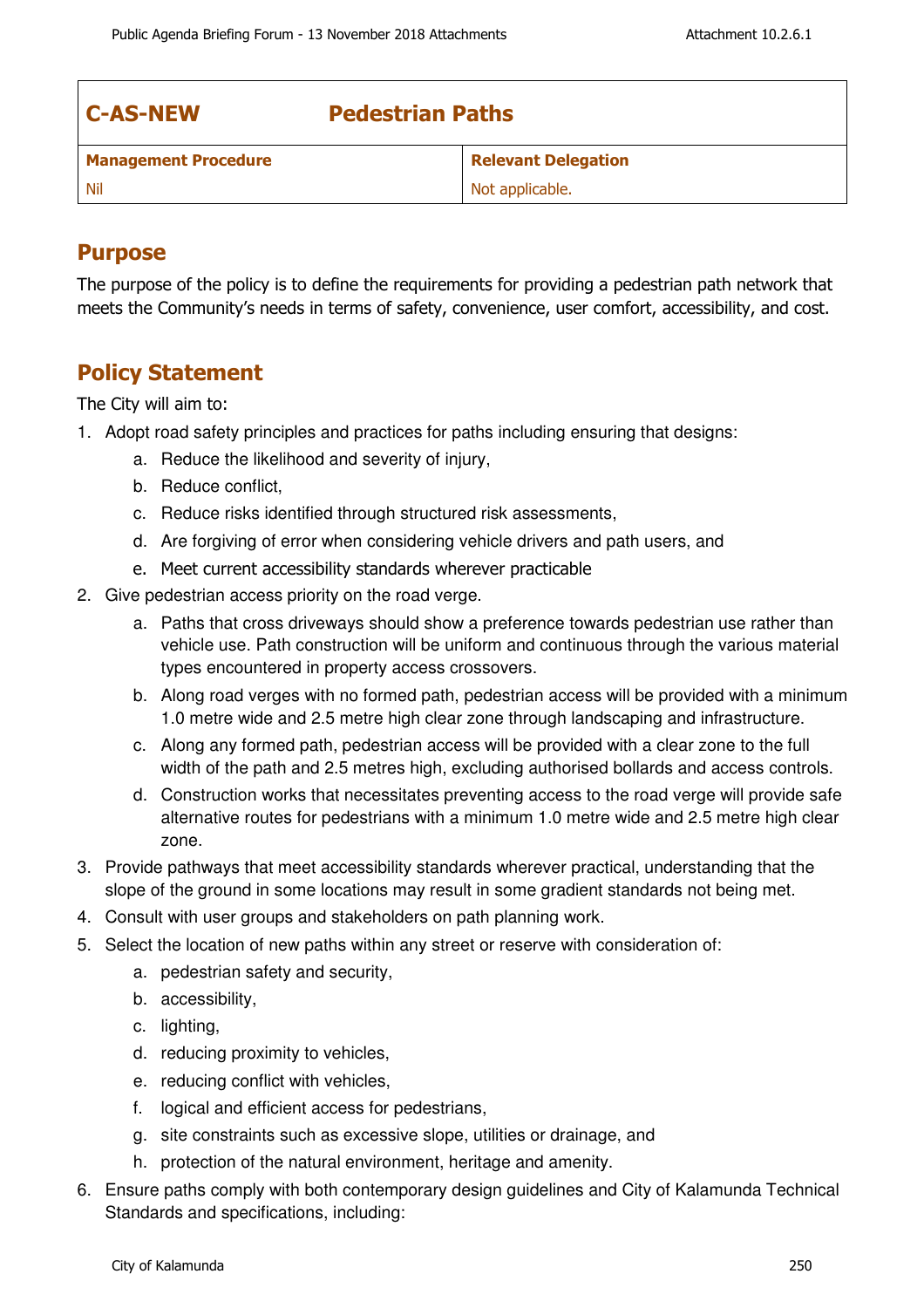- a. Any path that reaches a road shall have a ramp installed in accordance with the City of Kalamunda Technical Standards.
- b. Tactile ground surface indicators (TGSI) and hand rails will be installed if recommended as a result of risk, accessibility and needs analyses.
- c. Paths constructed on a Distributor road shall be located close to the boundary line where possible.
- d. Austroads' Guide to Road Design Part 6a, and Australian Standards' AS 1428 Design for Access and Mobility.
- 7. Paths that are intended to be Shared Paths, such that they accommodate regular adult cycling use at low speeds, will be designed, signed and line-marked to the City of Kalamunda Technical Standards.
	- a. The path geometry (shape, alignment, sight lines, width and so on) shall be suited to both cyclists and pedestrians.
	- b. The path will be designed to minimise pedestrian and cyclist conflict, and expand the functionality of the path for effective cycling use while not limiting the function for pedestrian use.
- 8. Improve pathways asset management and assessment practices by including new methodologies and guidelines such as:
	- a. The Austroads facility selection tool, and
	- b. Walkability assessments.
- 9. Inspect, maintain and protect paths to provide a stable, uniform, non-slip surface free of trip hazards and debris.
	- a. Overall condition inspections shall be undertaken every three years.
	- b. Paths that are assessed to be beyond reasonable repair will be scheduled for renewal.
	- c. Defects inspections shall be undertaken at a frequency relative to the category and risk of the path segment.
	- d. Maintenance and repairs shall be undertaken in accordance with the agreed level of service.
	- e. Where paths are damaged by vehicles or machinery, the City will attempt to identify the responsible party, and the responsible party will be required to repair the paths.
- 10. Provide a comprehensive path network that includes:
	- a. A structured assessment process for selecting and prioritising paths,
	- b. A priority on path connections within 400 to 800 metres of major pedestrian precincts and pedestrian generators, and
	- c. A regional path network with a priority on multiple functions such as recreation, heritage, culture, art and tourism.
- 11. Prepare ten year forward works programs for paths to inform financial planning, and to guide the preparation of the annual budgets.

## **Measures of Success**

The success of the policy will be measured through:

- Increase in the extent of defined pedestrian paths and formalised pedestrian road crossings.
- Increase in participation in pedestrian activities.
- Decrease in the (rolling) five year average safety incidences for pedestrians.